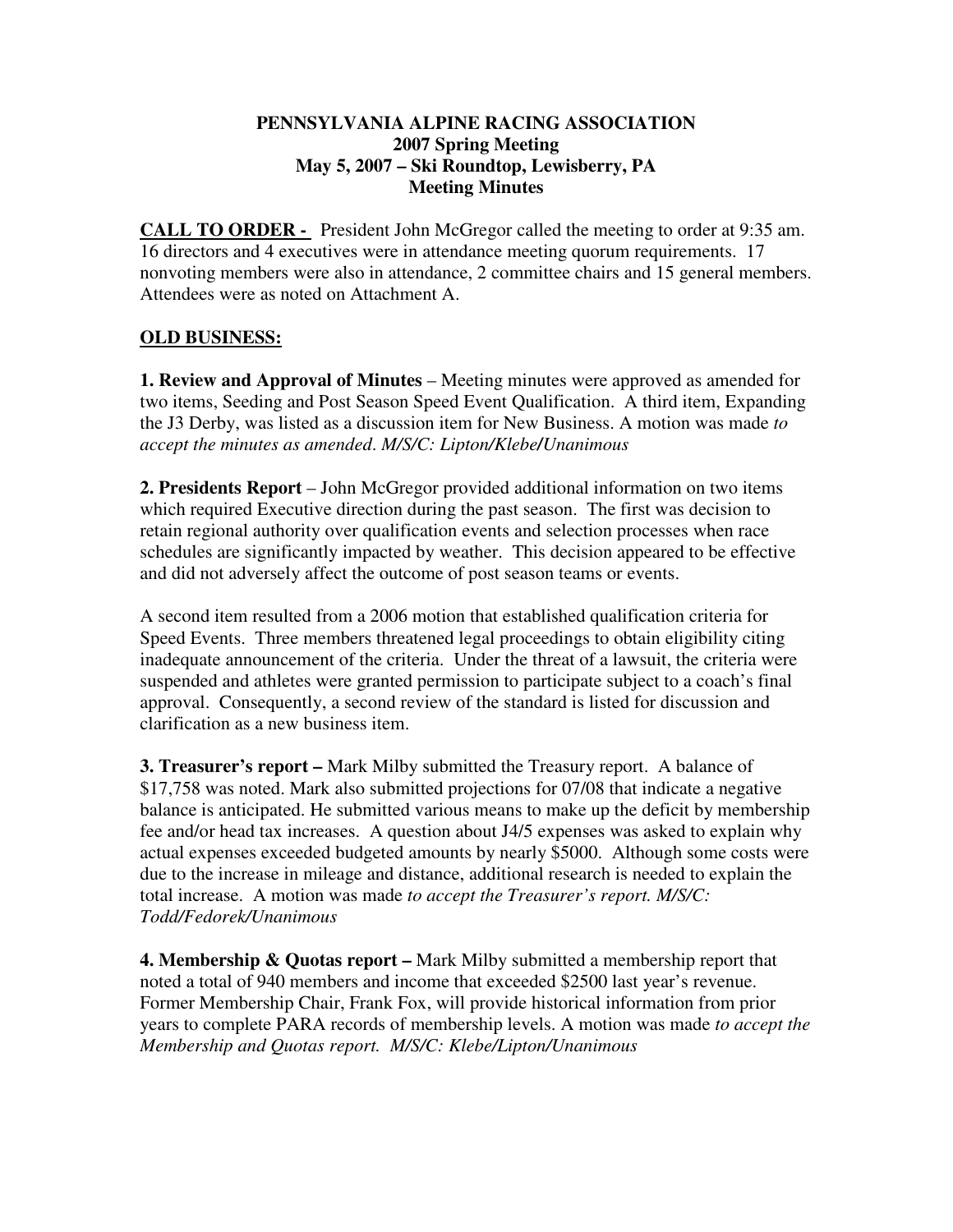**5. Alpine officials report –** Rob Lipton submitted a written report which is available on file on www.PaRacing.org. Rob's report included several recommended initiatives. The first is an Alpine Official's committee for the purpose of handling officiating issues, including adjudicating appeals of Jury Decisions, during the in-season. Rob answered questions about the committee for clarification:

> Q: An even number of members is noted, how will tiebreakers be handled? A: The AO Chair only votes in the event of a tie.

> Q: What types of issues will the committee receive? A: Jury decisions prior to USSA review.

> Q: Does the committee review officiating issues only or are other issues poskible AO issues, including AO education, within PARA only. It will not review eligibility or selection criteria.

Rob also said that presently every state organizational body has a committee of this nature except PARA. A motion was made *to create the Alpine Officials committee. M/S/C: Bedell/Picariello/Unanimous* 

Rob also provided information about Online Registration as he needed to leave before the session for New Business items. Rob said that USSA is considering membership registration. USSA registration could be used to also capture PARA registration, but it would require some changes to PARA membership. They are:

- No family membership is available under USSA programs.
- PARA membership fees would not be collected if a member chose not to be a USSA member.

An alternative registration service is available to PARA through Active.com. It can perform both membership and race registration. Rob outlined the processes, fees, and policies of vendor. John asked for a voice survey of clubs present regarding interest in three features that can be offered by Active.com. The outcome was:

- PARA membership registration all clubs supported
- On-line Club registration half supported, half did not
- On-line Race registration half supported, half did not

A motion was made *to adopt Active.com or other vendor to provide race registration as an optional method for race registration and membership enrollment as PARA's preferred method. Manual registration will continue to be offered as an option to members. Any fees for on-line registration services are paid by the registrant should that method be chosen. M/S/C: Davenport/Milby/unanimous* 

*6.* **Coaches' report –** A written report by Bruce Neuman, Coaches Chair, was read in his absence. Stephan Antal was acknowledged for his work and Pat Neville was nominated for Coach of the Year. A motion was made *to accept the nomination. M/S/C: Chayes/ Clayton/unanimous*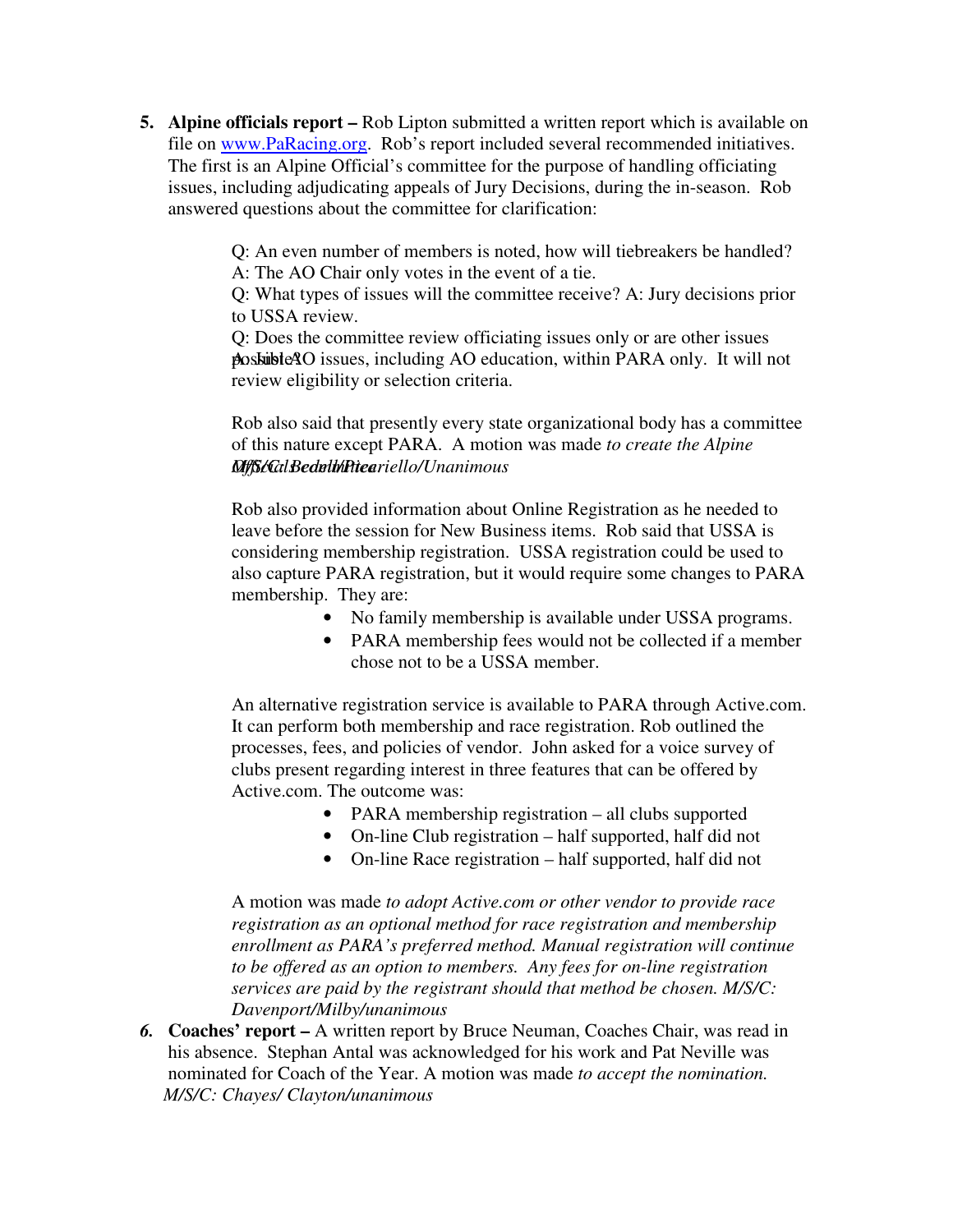- **7. Race director/ACC report** Dan Chayes provided additional comments to his written report that is on file.
	- a. Dan endorsed referee credentialing for coaches but cautioned using referees to fill positions that a host is otherwise is
	- b. **Responsibilished Start-Stop and radio channels requirements are more**
	- c. **Future Stars** is reducing its field size and consequently quota slots will probably be fewer.
	- d. It was recently noted that only 2 venues exist in Vermont for GS races due to fencing requirements exceeding host capabilities; PARA may experience the same trend as
	- e. Fequenting read to the material introduce stand height standards for all ages. Boot sole thickness may be the next standard introduced. Dan noted that PARA is the only state association in the Eastern region to have an equipment
	- f. **blotest** logation requirements for every venue will be imposed for the 08/09 season. Dan encouraged questions about prerequisites and cost. Eventually a review cycle will be scheduled to re-homologate existing hills. A 10 year period exists for homologation reviews. Homologation, like
	- g. Dan kground dhat teachas sia her at insule beet iginven to a bipinto pan soli for an ance ispendent camp as a New Business item.

*A motion was made to accept the report. M/S/C: Derr/Fedorek/unanimous* 

- *8.* **J 1-2 age chair report** Fred Craft announced that Katie Rodgers, WPRC and Skyler Yost are recipients of the PA Cup; and Robert White, LMRT, is the recipient of the Frank Sheibley Memorial Award. Fred noted that PARA athletes are improving in post season events by achieving some top 10 and 15 finishes. Fred asked for suggestions to increase attendance at Eastern HS Championships. Fred also instructed directors to inform their clubs about PARA eligibility requirements to avoid the litigation that nearly occurred this year. A comment was made that clubs without representation are uninformed of PARA motions. A motion was made *to accept the J1-2 age chair reports. M/S/C: Lipton/Klebe/unanimous*
- *9.* **J 3 age chair report** Lisa Clayton announced Molly Broom and Jeff Puckett as J3 Champions. Lisa also reported some vacancies occurring at post season races for a variety of reasons. She recommended that more opportunities should be developed for J3's SG training and more point races for 2nd year J3's. A motion was made *to accept the J3 age chair report. M/S/C: Derr/Lipton/unanimous*
- **10. J 4 age chair report** The J4 age chair report is pending due to the absence of the chair.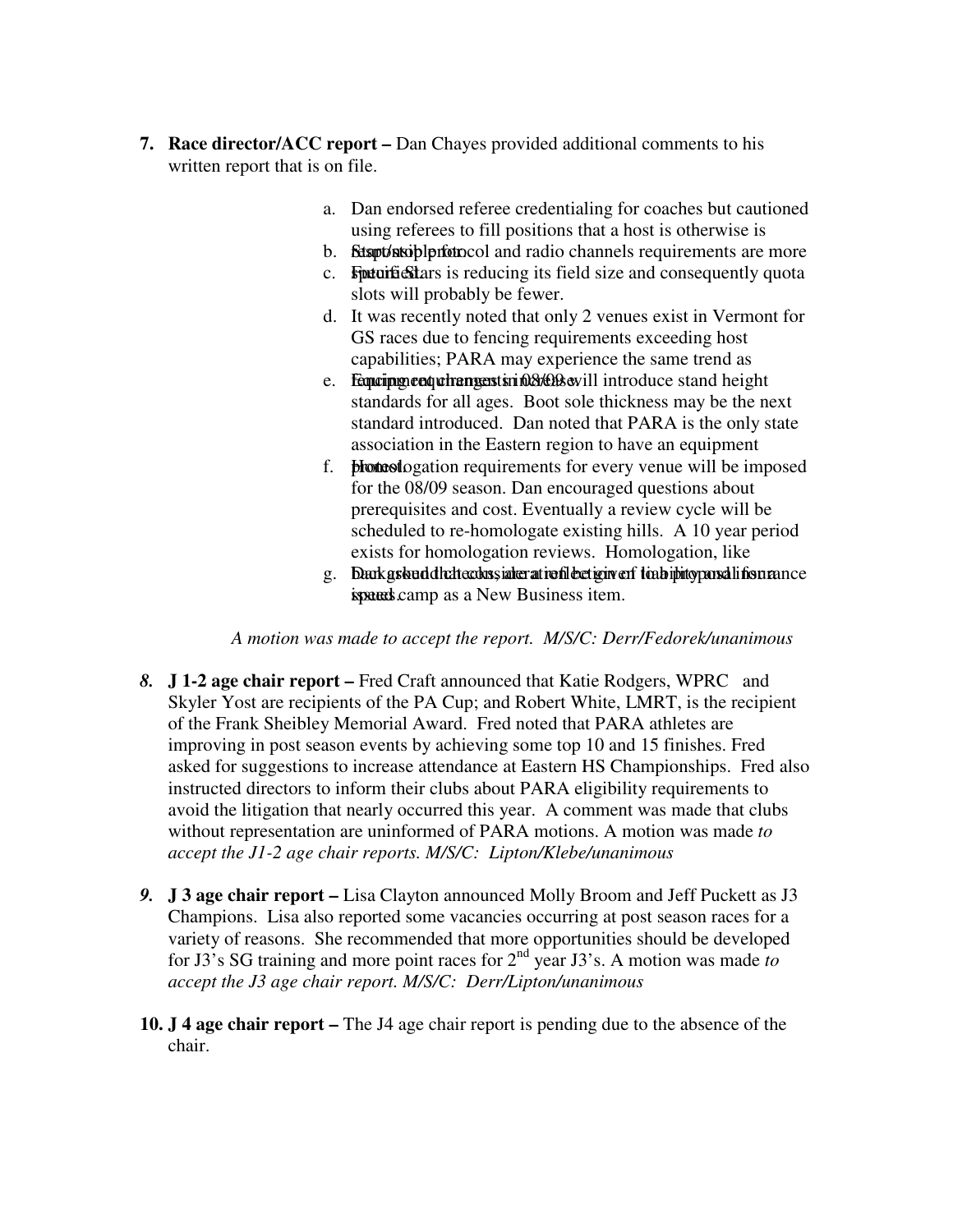- **11. Race fee committee report** Written report on file. Bruce asked that a proposal to cap race fees be considered under New Business.
- **12. PA Cup committee report** Fred Craft summarized the results of a survey of J1/2 attendees re: the perceptions of PA Cup events and possible future changes. The following opinions were evident:
	- A SG event is desired.
	- Racers are willing to travel out of state for an event.
	- Additional races to the current schedule are acceptable.

13. **Fencing report -** Bruce Bedell provided a summary of the current fencing inventory in PARA. A total of 21 rolls exist. This year's purchase from a new vendor, Mountain Supply, offered savings over Reliable Racing, but the quality is less. Bruce recommended that future purchases should be made from RR. The MS rolls should be used as a second layer if multiple layers are needed. A suggestion was made to begin an inventory and net ID method to track the age and supplier of nets. Bruce and Dan Chayes will team to document the inventory and provide the information to the Treasurer for asset reporting to the IRS. Bruce noted that future movement of net will become harder as the inventory increases. Bruce also said that the host site is responsible for obtaining the rolls it needs and that PARA net housed at WPRC is available to the rest of the state for PA Cup and Derbies, or for other purposes upon request. Training is planned for November 11, 2007 on net installation.

# **NEW BUSINESS:**

# **1. Request for membership:**

- •**Deep Creek Winter Sports Team –**Derek Berger, DSWST head coach, submitted a written request for recognition as a PARA club within the Western region. It presently has 25 USSA members within its 100 member roster.
- •**Central Region –** Club status of three clubs, Mercersburg Academy, Ski Denton, and Ski Sawmill, was discussed as Mercersburg Academy verbally applied for recognition and Denton and Sawmill seceded from each other. Recognition of all three clubs exceeds the number of available seats within the Central region. The three clubs each explained their current status and reasons for requesting for club status.
	- Mercersburg: presently a subgroup of WTSEF, wants independent status to avoid conflict of interest with WTSEF and give voice and representation to
	- **Net Denston g-Acandemed students.** Sue to geographical distance to Sawmill when the balance of the team relocated and renamed. Surrendered its Central seat to
	- SkiwSaiklmilden secenting. Ski Sawmich Ski Denton Team that relocated to Ski Sawmill. Retained all assets and organizational structure of former team. All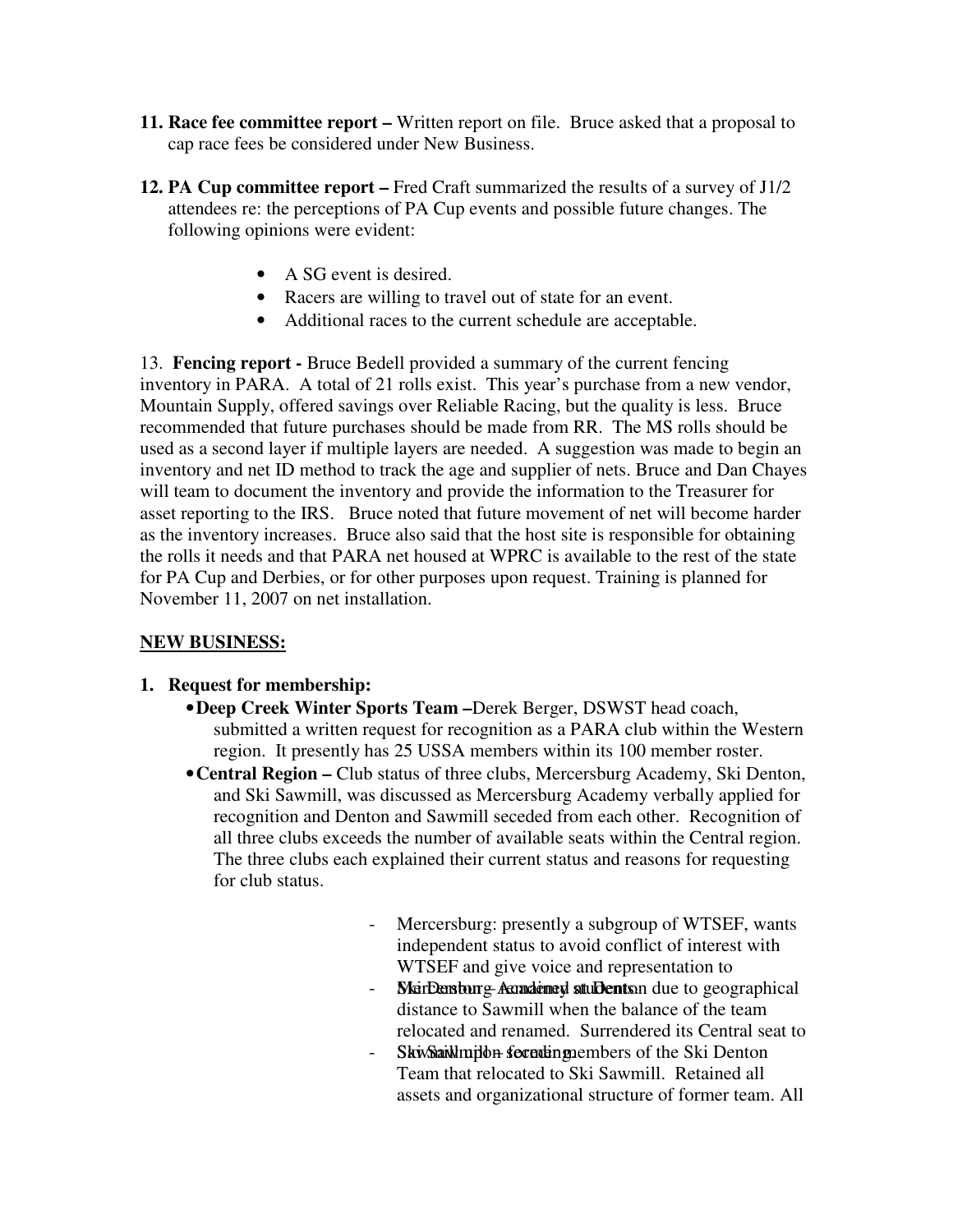state and legal requirements are filed to rename itself as Ski Sawmill Race Club, and consequently club recognition is maintained.

John McGregor noted that per the Bylaws the acceptance of new clubs requires the affirmative vote of 2/3 of the Directors not just those present and voting. This would require a total of 19 votes to add a new club for representation for the FY 2007-8. John asked for separate motions *to extend club status to Deep Creek, Mercersburg and Denton.* 

*Deep Creek: M/S/C: Fedorek/Chayes/19 ayes and 1 abstention. Mercersburg Academy: M/S/R: Lipton/Fedorek/ 15 ayes Denton: M/S/R: Zwally/Derr/18 ayes* 

*Deep Creek was accepted as a new club within the Western region. Mercersburg and Denton did not receive enough affirmative votes to be acknowledged as a Central Club, but may reapply next year.* 

2. **PA Cup Schedule—proposed dates 1/19 & 20 GS; 2/9 & 10 SL; 2/22,23 & 24 Finals:** John MacGregor outlined the proposed dates and asked if any other dates were offered by interested hosts. No other dates were offered. One host, SRRC, has submitted a formal proposal to conduct a two day SL event at a second venue, Ski Denton, on February  $9<sup>th</sup>$  and  $10<sup>th</sup>$ . BMSC offered to conduct an event

on any Friday/Saturday period and Elk agreed to conduct the PA Cup Finals on the proposed dates. WTSEF also offered to conduct a PA Cup on February  $9<sup>th</sup>$  and  $10<sup>th</sup>$ . It was noted that an out of state SG event typically occurs on the first Monday after the first weekend in February (Feb  $4<sup>th</sup>$ ) which could be paired with a PARA event. A motion was made to change PA Cup 3 and 4 to the first weekend in February. The motion was made to revise the dates to the first February weekend, and discussed but a January event at Gore was deemed more favorable, and the motion *failed to revise the proposed dates for PA Cup 1 and 2. M/S/R: Chayes/Klebe/unanimous*  Two venues, SRRC and WTSEF, outlined their proposal for the February 9 and 10<sup>th</sup> Slalom events for PA Cup 3 and 4. A motion was made to *award SRRC PA Cup 3 and 4, two SL events, at Ski Denton. M/S/C: Bedell/Starner/by acclamation*/*one objection* 

Scheduling of PA Cup 1 and 2 was discussed. The issue of a Friday/Saturday schedule was less preferable than a Saturday/Sunday, but no venue could accommodate both weekend dates. A motion was made to *award BMSC PA Cup 1 and 2, two GS events for January 18 and 19. Addendum: Near the conclusion of this meeting a question arose about a potential conflict of PA Cup 1 and 2 with the MLK holiday schedule. Final approval of the GS dates depends upon the outcome of venue space during the MLK weekend. M/S/C: Zwally/Todd/by acclamation/one objection*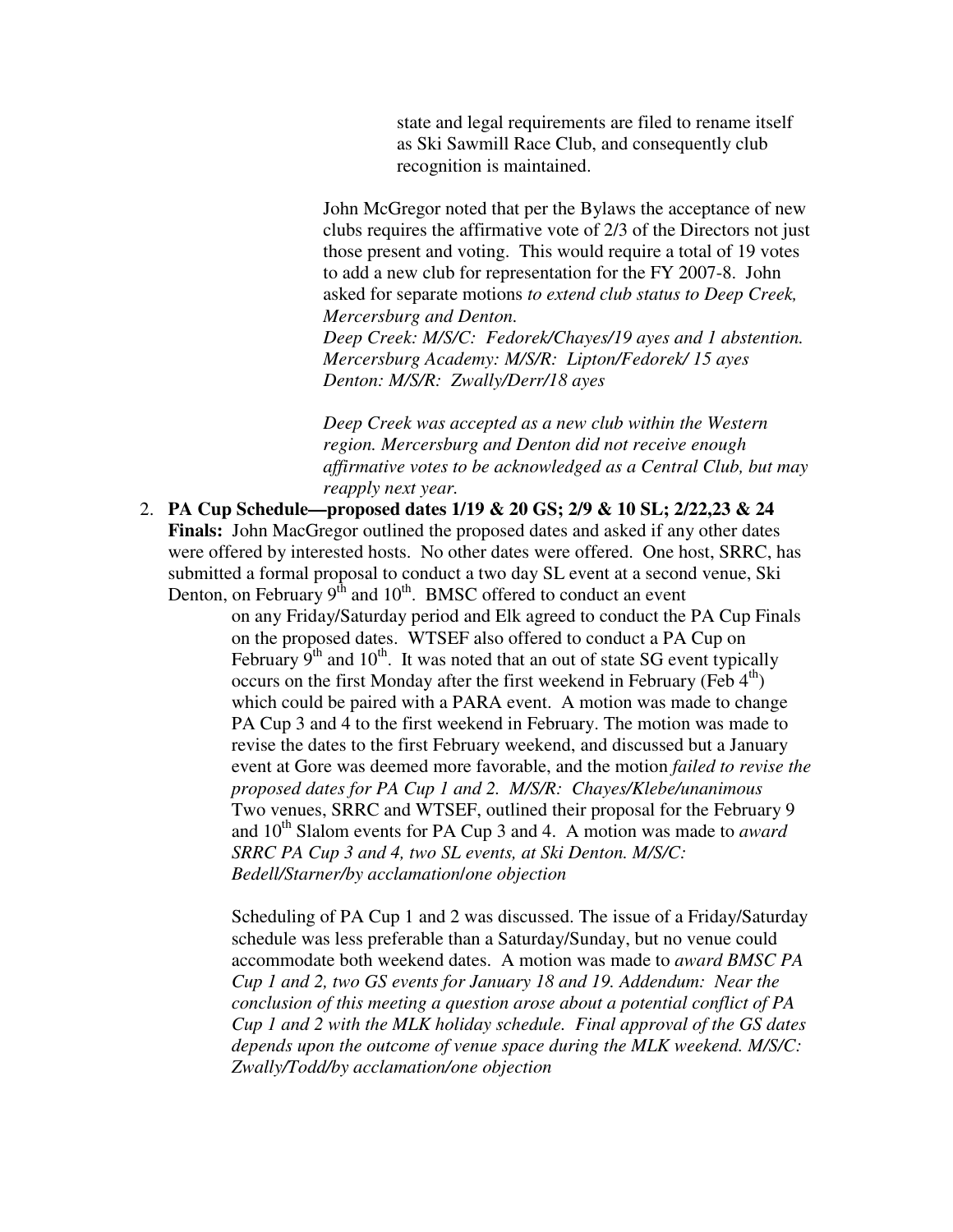Discussion occurred on the dates of the PA Cup Finals. John asked for a motion to revise the proposed dates, but none were made. Elk confirmed that they will host in the absence of another proposal. A motion was made to award EMSC PA Cup 5, 6, 7 (the Finals) to EMSC on the proposed dates. *M/S/C Fedorek/Lipton/by acclamation* 

- *3.* **J3 Derby: proposed date Feb. 15, 16 & 17** WPRC offered to host again on the proposed dates, no other host made a proposal. A motion was made to *award WPRC the J3 Derby on the proposed dates. M/S/C: Chayes/Starner/by acclamation*
- **4. J 4-5 Derby: proposed date, March 1 & 2 -**For the 07-08 season, BMSC will host its 2nd year of the J4-5 Derby as part of the 2 year cycle that began 05-07. A motion was made *to accept the proposed dates. M/S/C: Doubledee/Fedorek/by acclamation*
- *5.* **Regional qualification procedures discussion -**John opened discussion about possible changes to qualification policies. Discussion occurred on the changes that could occur to reduce pressure on the need to qualify and thereby encouraging more time for training. In general, expanding the Derby field size or decreasing the number of qualifying races required could reduce pressure. John advised that each region should evaluate and determine its desired number of qualifying races and asked if the expanding the derby fields was feasible. Increasing the J4/5 field would exceed a manageable size, but additional slots could be absorbed into the J3 field. Lisa said that adding 20 slots would allow 59% of the J3 members to qualify, taking the field up to 85 racers. An amendment to a motion was made to increase the field up to 85 racers but it was rejected unanimously in favor of the original motion to *expand the J3 Derby field to 80 racers (75 qualifiers plus 5 discretionary slots). M/S/C: Chayes/Zwally/by acclamation*

**6. REGIONAL BREAKOUT SESSION –** The general session broke out into its regional groups to conduct regional scheduling and policy amendments.

**7. Online registration –** discussed previously under the AO report.

**8. Web Site operation-** Tracey outlined problems with the website that was frequently hacked throughout this year. Due to the availability of open source code the site cannot be protected from future, and a new platform is recommended. Directors were informed that phone numbers and personal email addresses can be eliminated from the PARA Directory upon request. Website timeliness and use are included in a report on file and regional directors should consider providing interim derby standings during the course of the season rather that waiting till the last qualifying event.

**9. AO / coach membership requirement –** John opened discussion on whether or not requirements, and at what fee, if any, should be imposed for AO's or coaches. Presently no category exists for AO's and so they join as general members at an annual \$25 fee. In contrast, coaches register at a \$5 annual fee. Neither category is required to be a registered PARA member, only as a member of USSA. Since either have very low or no compensation, a mandatory fee was not favorable but a membership would demonstrate a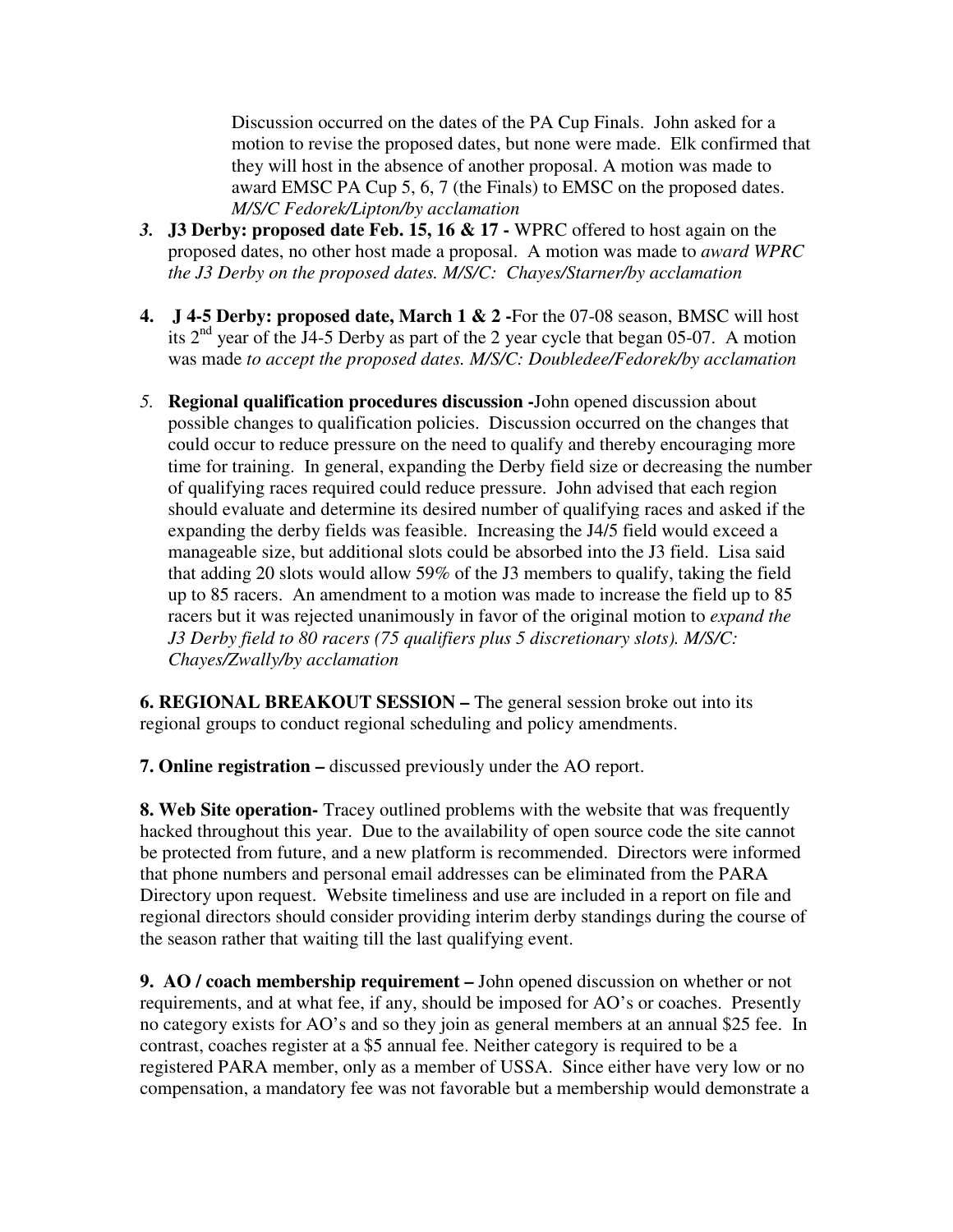level of professionalism. A motion was made *to establish an AO/Coach classification at a \$5 annual fee and membership enrollment would be voluntary. M/S/C: Doubledee/Fedorek/ by acclamation* 

**10**. **FY 2007/2008 Budget –** Mark presented a proposed budget for 2007-8 that resulted in a negative balance if fees and head taxes remain at the current levels. The greatest expense is post season coaching. This season, some expenses significantly exceeded budget levels that are only partially explained by increases in mileage costs. Mark recommended that a guidelines should be established for coach:athlete ratios and a review process of expenses by both the coaches chair and Treasurer. A request was made to review past expenses in '05 and '06 to determine if amounts reflected the total amount of coaching conducted during prior years.

Mark presented various options for a balance budget through increases to head taxes and membership fees. A motion was made to *increase the head tax to \$9 and membership fees to \$30 for individuals and \$70 for families. M/S/C: Picariello/Fedorek/by acclamation* 

**11. 2009/2010 J 4-5 Derby bid from SRRC –** John received one proposal from SRRC to host the next two year cycle of the J4/5 Derby that begins with the 2007-8 season. The proposal plans to offer the event on the fourth weekend of February each year. John opened the proposal for discussion.

Q. Why is the J4-5 Derby proposal submitted two seasons prior to the event? Can the Derby bid follow the same deadlines as PA Cup, ie one season prior? A. The Derby bid deadline is two years in advance to permit a new host to assemble the infrastructure needed for the event and observe the prior host's event and activities.

Q. How does SRRC plan to improve the event over how it was conducted in prior years? A. SRRC noted BMSC activities that were popular with attendees and will address areas were criticism has been directed.

John asked for a motion and noted that a simple majority is needed to pass the motion. A motion was made to *award the 2008/9 and 2009/10 J4-5 Derby to SRRC. M/S/C: Chayes/Derr/Ayes= 10/Nayes=7/abstentions-=2* 

**12. Discussion and clarification of Points Limit for post season Speed Events & direct qualifying –** The speed event standard for using GS points in the event is reopened for discussion due to the petition to the Executive Committee and threat of legal action to permit several athletes from attending a post season event as a result of the new standard.

Several questions were explored through discussion with general agreement occurring among directors to maintain standards. The discussion favored standards to prevent risking inadequately prepared racers to speed events, however speed training needs to be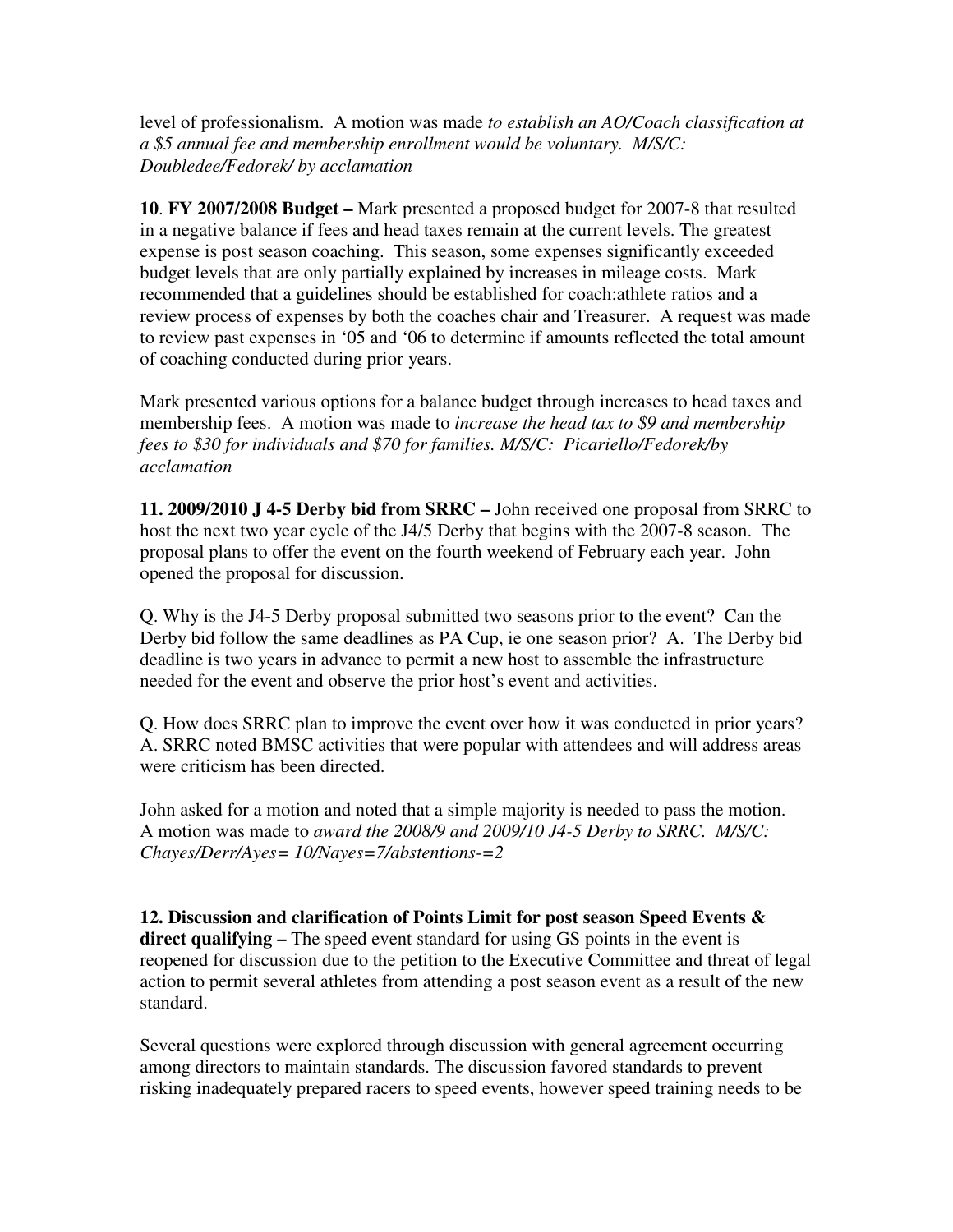provided to give opportunity to develop speed skills. Further discussion was tabled until the next agenda item could be addressed.

Discussion returned to this topic following the next agenda item. Methods were outlined as a proposal in order to participate in a post season speed event, the racer must 1) directly qualify, or 2) possess a GS profile less than or equal to 150 points, or 3) possess a DH or SG profile less than or equal to 250 points when a GS profile exceeds 150 points. A motion was made *to accept the proposed standards as outlined. M/S/C: Gus/Chayes/unanimous*

**SG training camp discussion –** John asked Dan Chayes to provide information on the possibility of USSA training on Speed skills at a location in PARA. Dan reported that Alex Krebs, from the USSA Eastern Office, is offering to conduct a mid-January/midweek camp. Currently her proposal is directed towards J4's and J3's, however the need is apparent that speed training is needed at older age groups, too. To keep the field size at a manageable level, a selection process may need to be used or multiple days divided between age groups. Dan will continue discussions to develop this opportunity further and will try to pair the event with the date and location of PA Cup 1 and 2, regardless of age groups to minimize netting setup and teardown.

**13. Race worker provision / requirement –** Annemarie Todd asked for discussion about the means and authority that Race Organizers have to restrict a racer from participating if a parent-worker does not volunteer for a needed position. The intent is to avoid threatening a youth athlete when a parent does not accompany their child due to legitimate reasons.

The following proposal was developed from those suggestions:

For PA Cup Series: A Race Organizing Committee may solicit in advance for staffing help from other clubs. The ROC may not fine or disqualify a racer if a parent/worker is not available or does not volunteer. Staffing assignments lists will be posted three days prior to an event. .

For all other events: Fines and Disqualification may not be levied by a Race Organizing Committee for lack of a parent-worker that is not present for an athlete.

A motion was made *to adopt the policy as proposed. M/S/C: Milby/Clayton/unanimous* 

**13. Out of Area Training Camps Athlete Contract requirement –** John announced a clarification of USSA Code of Conduct policy that required Executive Committee attention this past year. He submitted a proposal to establish the requirement of signed contracts by PARA members at any event that a PARA club may host or sponsor that can be construed as affiliated with USSA. His proposal states:

> *Move that in order to insure that all athletes within PARA are in compliance with USSA Code of Conduct, and that it is understood that the Code applies to any events where*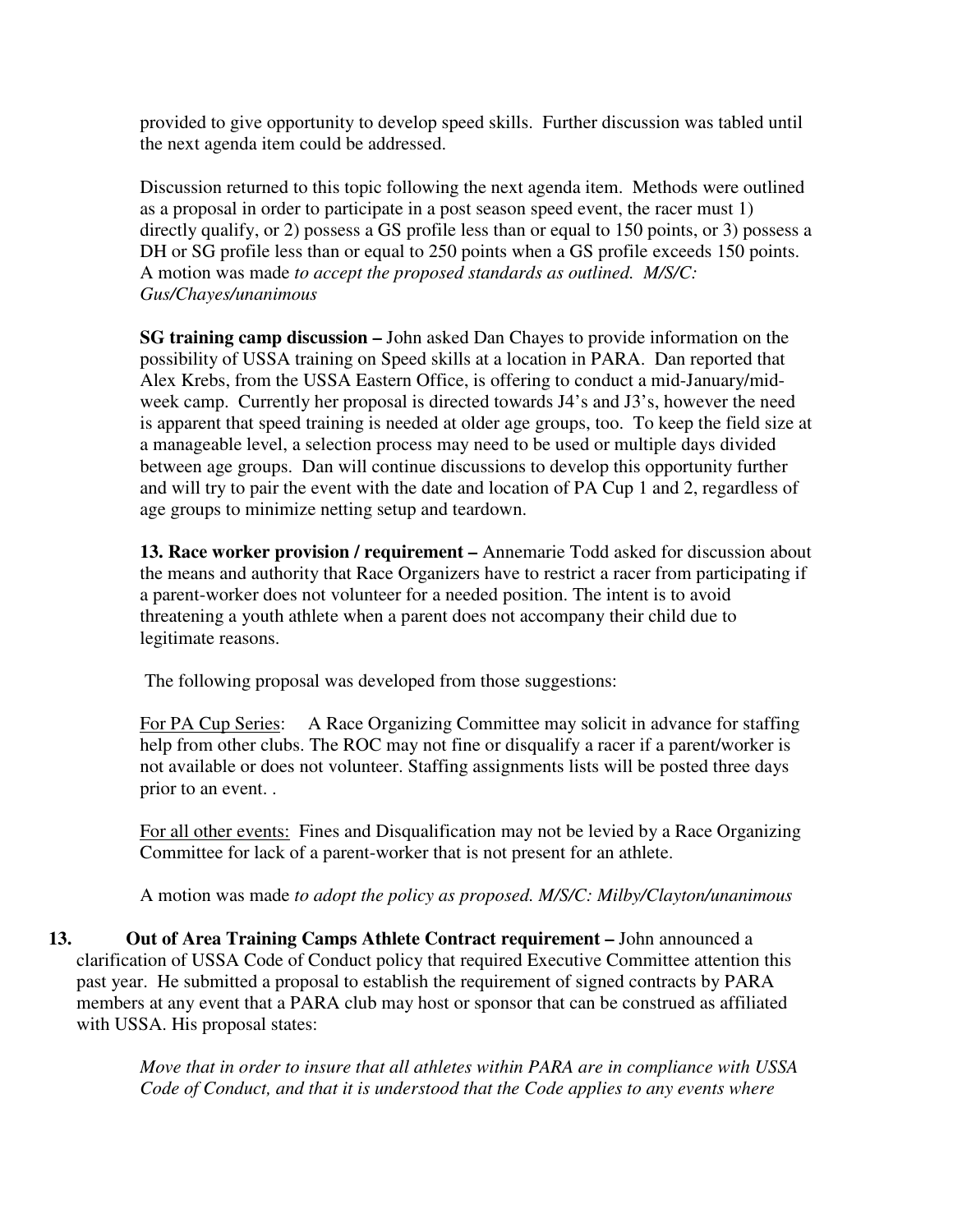*their activities could be perceived as representing USSA the following shall be required for all activities conducted by a PARA Member Club: All athletes shall be required to sign as a condition of participation a contract stipulating that they will not be in possession of or consume any alcoholic beverage or illegal or banned drugs no matter where the activity takes place. This requirement shall apply to pre-season training and summer camps even though they may take place outside the USA.* 

A motion was made to adopt the requirement as proposed. *M/S/C: Milby/Zwally/ unanimous*

## **14. Other new business –**

- a. **Referee Assignments** Clarification was made about recommended jury makeup and a proposal was developed through discussion re: referee selection by a TD. A proposal was made to limit the selection of referees by TD's for:
	- State Championships and PA Cups: The TD shall select a referee that provides distinct regional representation from other members of the Jury, except in extreme hardships.
	- All other events: The TD shall select a referee from a club other than his/her home mountain or the host mountain; except in extreme hardships.

A motion was made *to limit a TD;s referee selection as proposed. M/S/C: Zwally/Fedorek/by acclamation* 

b. **High School Championship** – Fred Craft presented a proposal to add a 1 weekend statewide event for two race series, 1 GS and 1 SL, for 2<sup>nd</sup> year J3 thru J1's PARA members. The series serves as a qualifying event for the Eastern High School Championship. The series would be awarded on a two year cycle through a bid process. Sno Mountain is interested in hosting the first year. Equipment requirements for J3's are not applicable; J1/2's do have equipment requirements. Seeding will occur by state and not by points for adjacent out of state residents with a USSA license when they are also representatives of their home states. In the absence of an out of state team, a qualified PARA non-resident may join the PARA State Team. A \$50 deposit is required to secure a racer's intent to advance onto thenRAiRuAvSatenTe<del>ba</del>mo.*eTheb bishothet Rennfsylv*labler iff tyk Sthlotel<br>Coleompionyship y.s proposed. M/S/C Book/Zwally/by Governotographity.s proposed. M/S/C Book/Zwally/by *acclamation*.

c. **Race Fee Cap** – Bruce Bedell proposed a cap on the race fee charged by a host club for one day and multi-day events. An example is \$35 per day with consideration to if the host club is able to control lift ticket costs or not. Discussion occurred about the various costs that could occur under the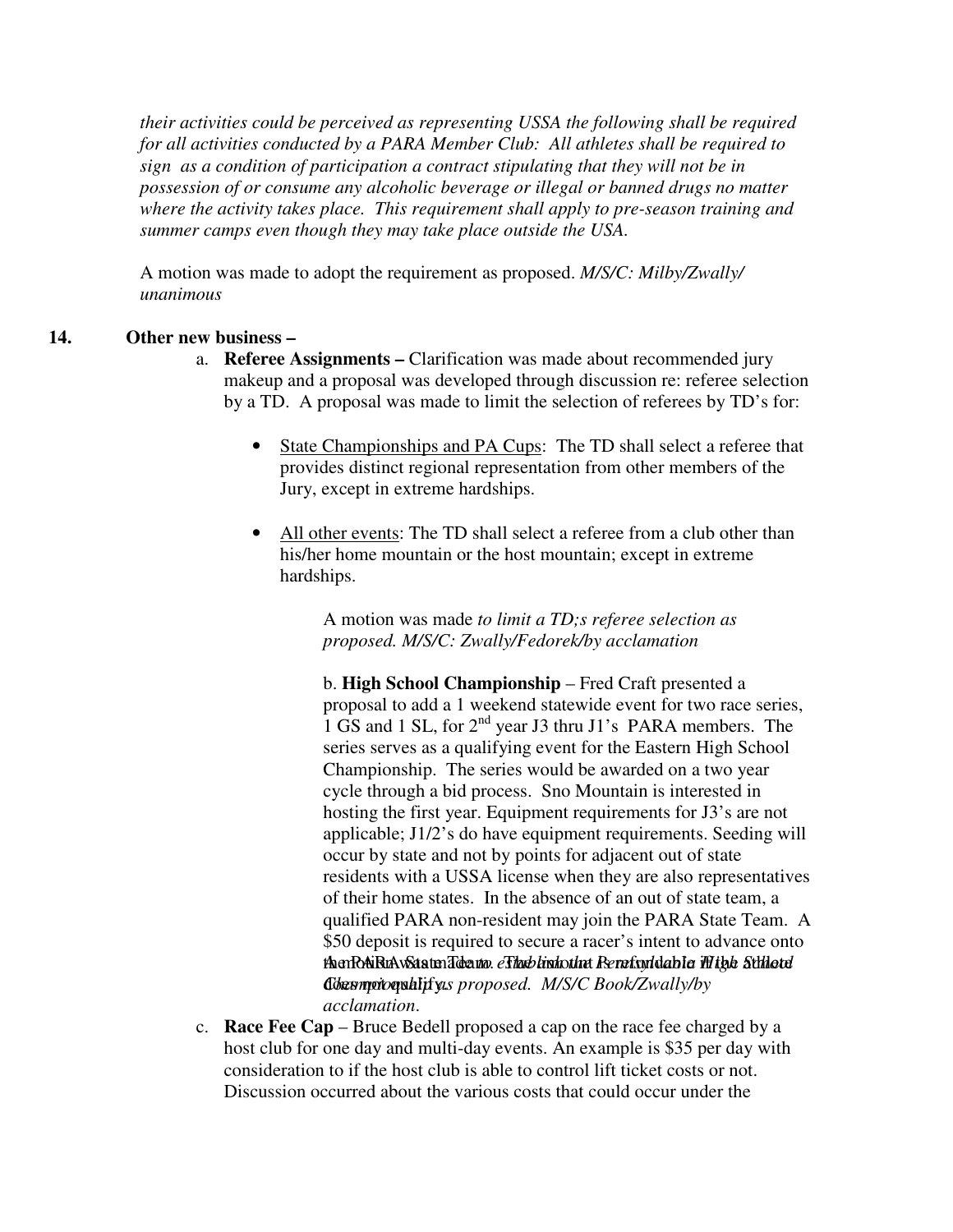proposal for multi-day events. A motion was *proposed and defeated to impose a race fee cap. M/S/C: Bedell/Reed/ rejected by acclamation.*

- *d.* **Increase the PA Cup Series to 8 races in 2007-8**  Fred Craft proposed increasing the current 7 race series to 8 races for the upcoming year only. If successful, the increase shall be reconsidered at next year's Spring Meeting as a permanent change for future seasons. During the course of the discussion, an apparent conflict exists with the MLK weekend for the current PA Cup series, and so a date could not be firmly established until the conflict could be reconciled. A motion was made *to add a single race, a SL, to the PA Cup Series in 2007-8 only based upon the availability of a date and venue immediately following PA Cup 2 at a venue close to the location of PA Cup 2 M/S/C: Chayes/Reed/ by majority/ 1 nay.*
- **15. Election of officers** John reminded that the election of officers was revised by last springs By Laws. In the past the entire slate of officers was subject to voting. Under new by laws, the President and Treasurer are voted in alternating years with the Vice President and Secretary. All positions serve for two year terms. This year the VP and Secretary positions are subject to nomination and elections.

The current officers agreed to remain in their respective positions. John asked for nominees to contest the candidates and none were offered. A motion was made *to accept the slate of officers as presented. M/S/C: Fedorek/Clayton/ unanimous.*

*16.* **Adjournment:** A motion was made *to adjourn. M/S/C: MacGregor/Klebe* 

Meeting Minutes prepared by,

Tracey Beinhaur PARA Secretary